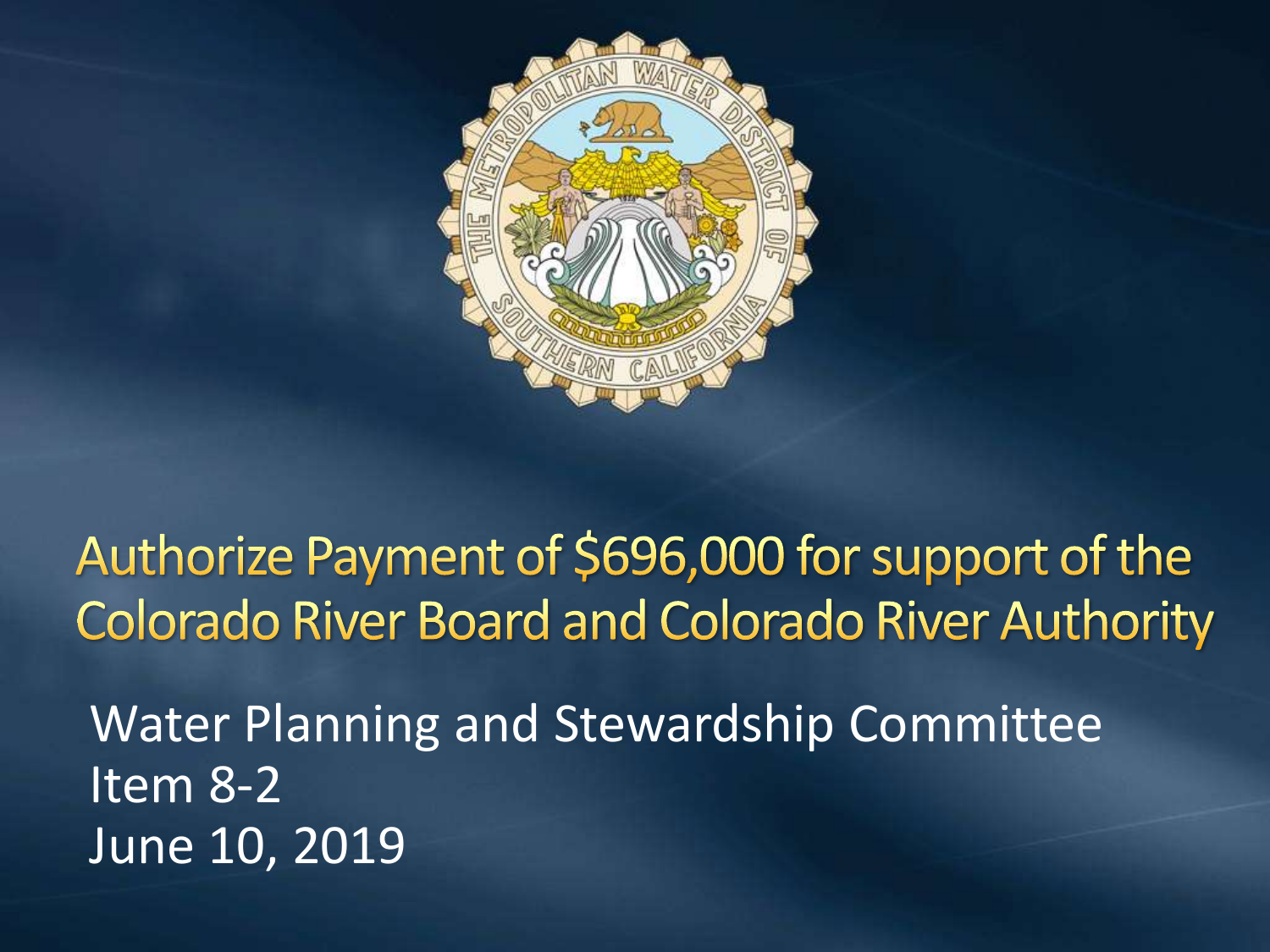#### **Colorado River Board of California**

**• California's official representative to the Basin** States and United States

**Protects California's rights** 

**Provides unified voice**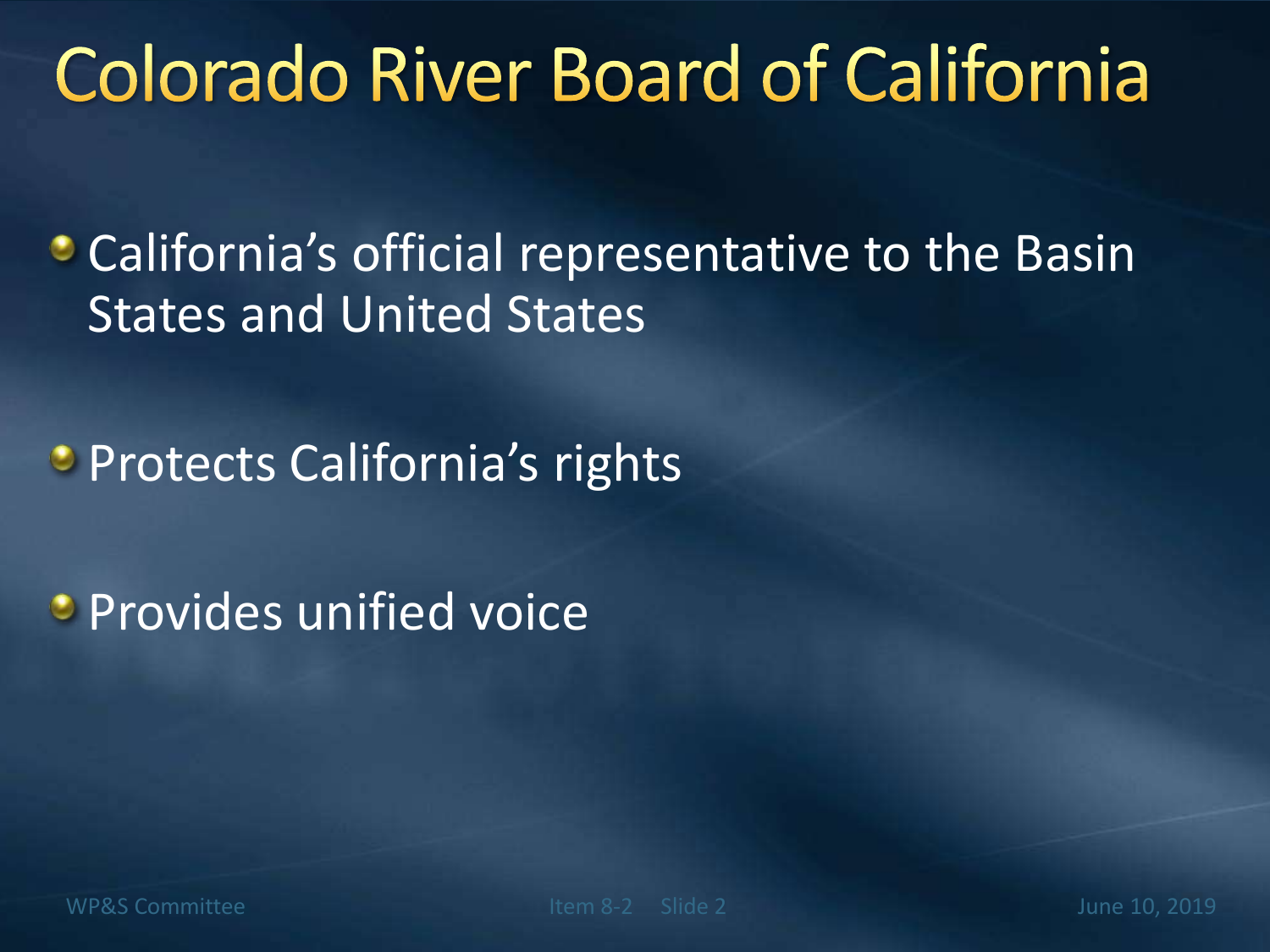**Major Activities in FY 2018-19 • Execute the Drought Contingency Plan (DCP) • Initiate Tamarisk Management Planning Implement Minute 323** 







WP&S Committee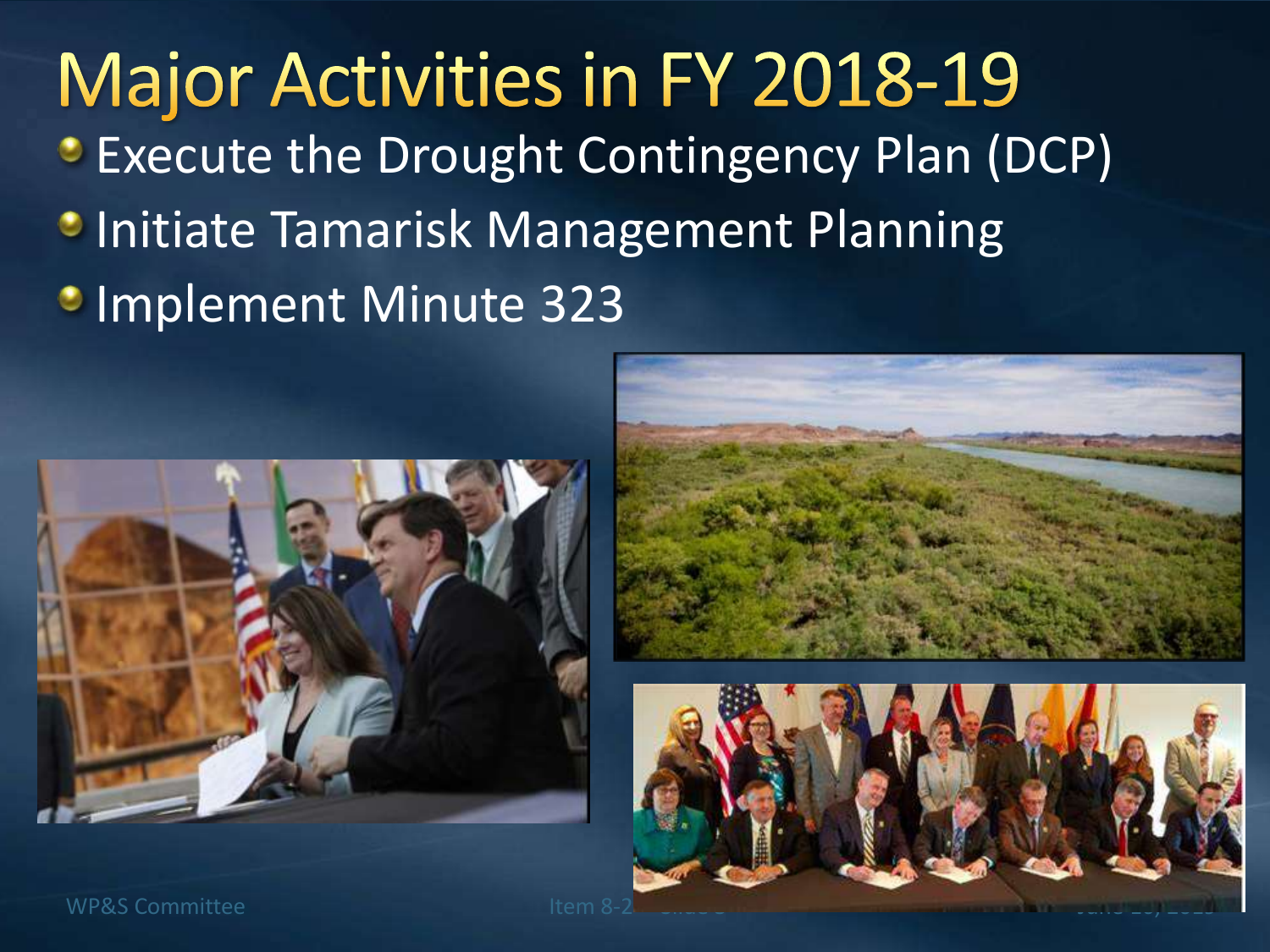# **Ongoing Activities** *•* Fund Weather Modification **Support Salinity Control Program Implement Multi-species Conservation Program**



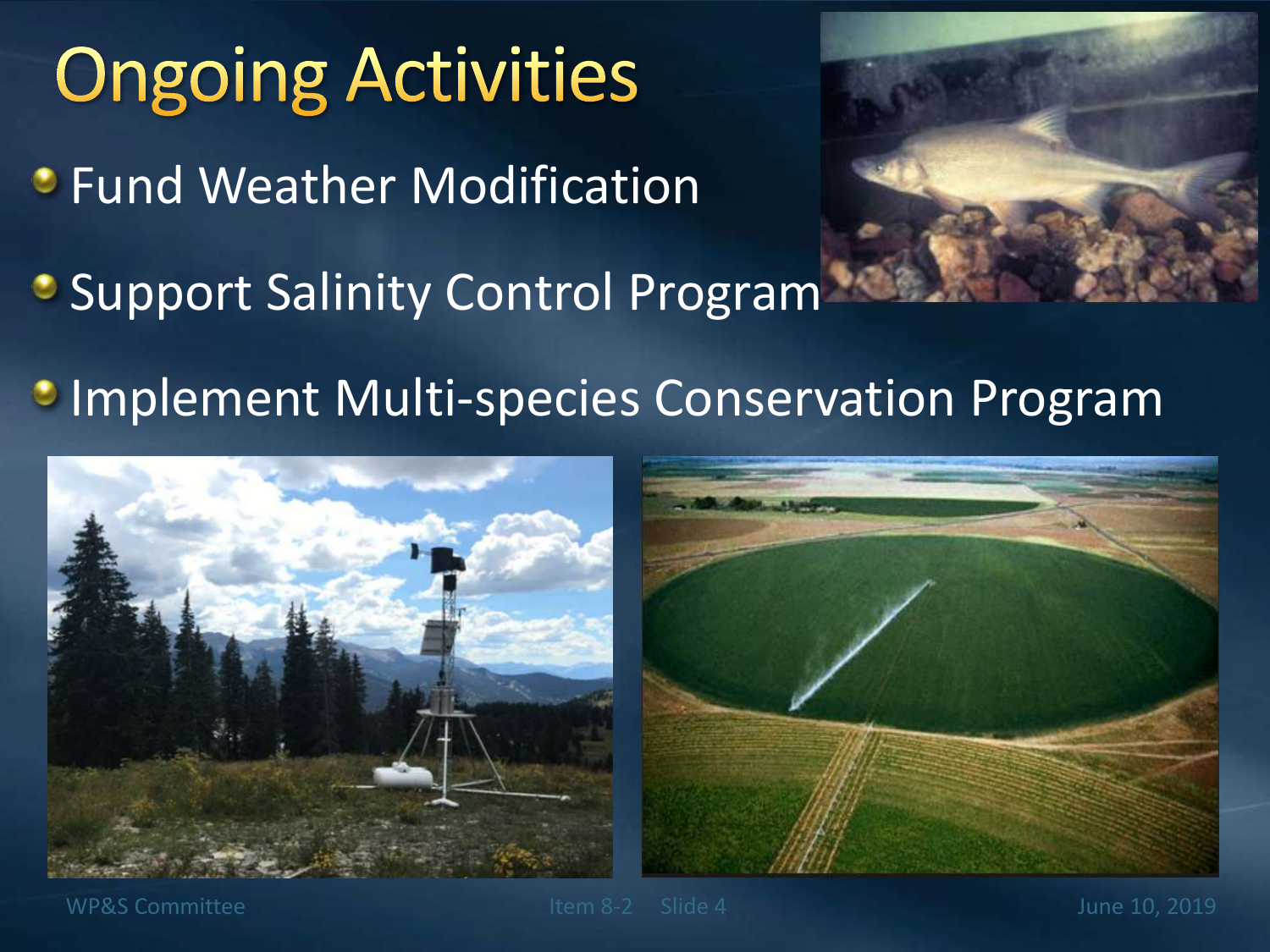### **Six Funding Agencies**

- Coachella Valley Water District (CVWD) ۰
- Imperial Irrigation District (IID) ۰
- Los Angeles Department of Water & Power (LADWP)  $\bullet$
- Metropolitan Water District (MWD)  $\bullet$
- Palo Verde Irrigation District (PVID)  $\bullet$
- San Diego County Water Authority (SDCWA)٥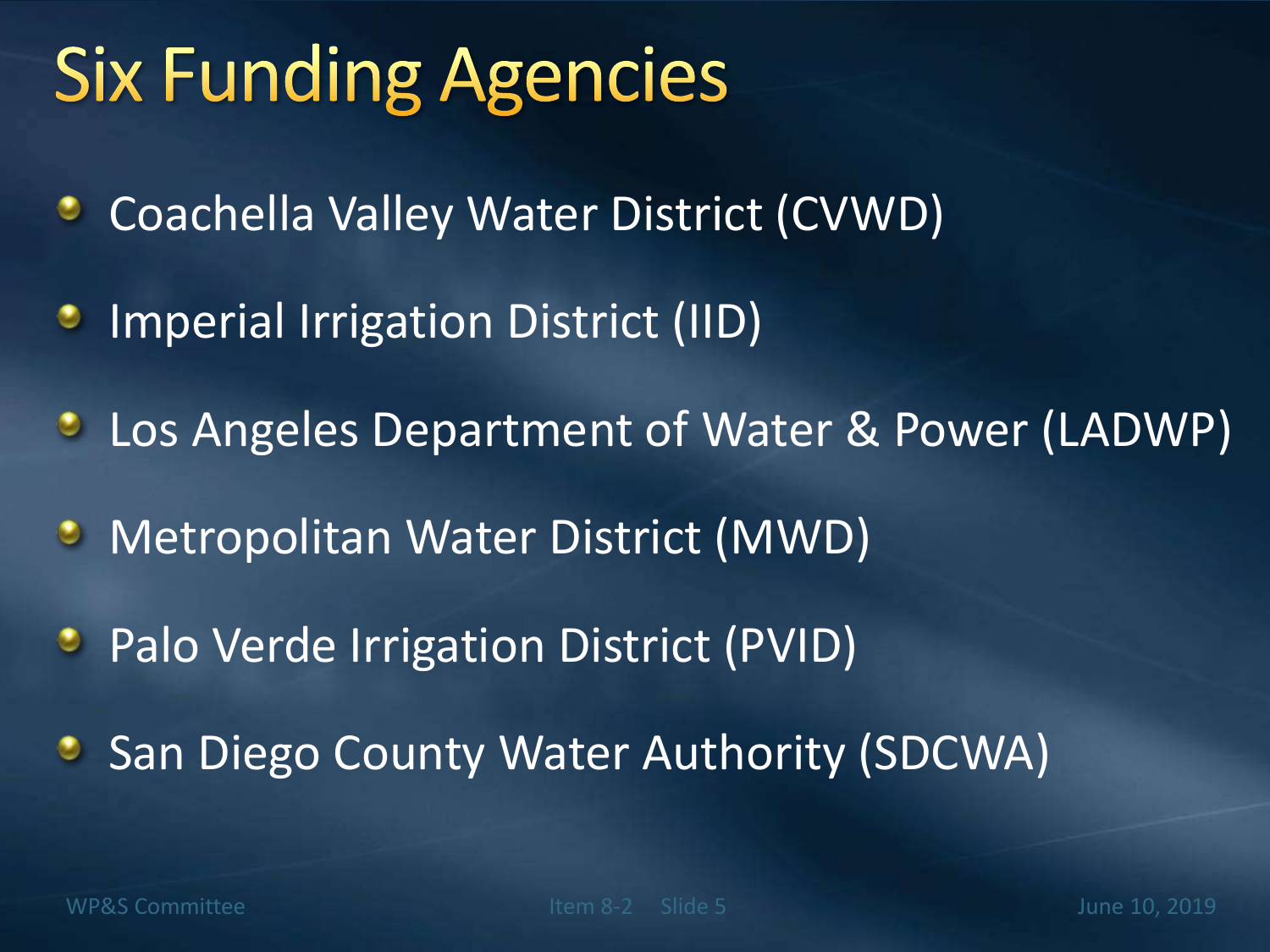# **Cost-Sharing Agreement Among Six** Agency Members - Total \$2,175,000



WP&S Committee Item 8-2 Slide 6 June 10, 2019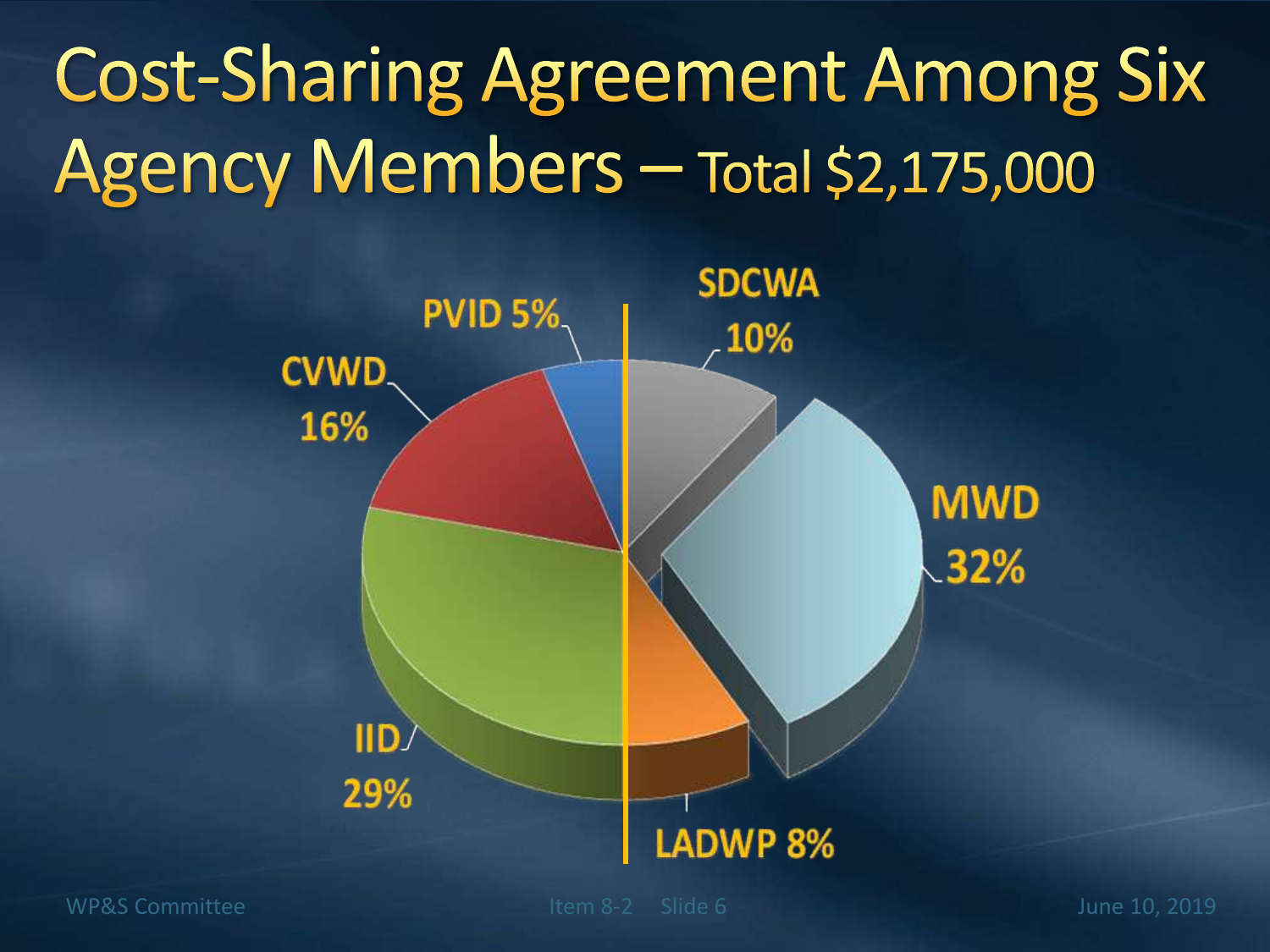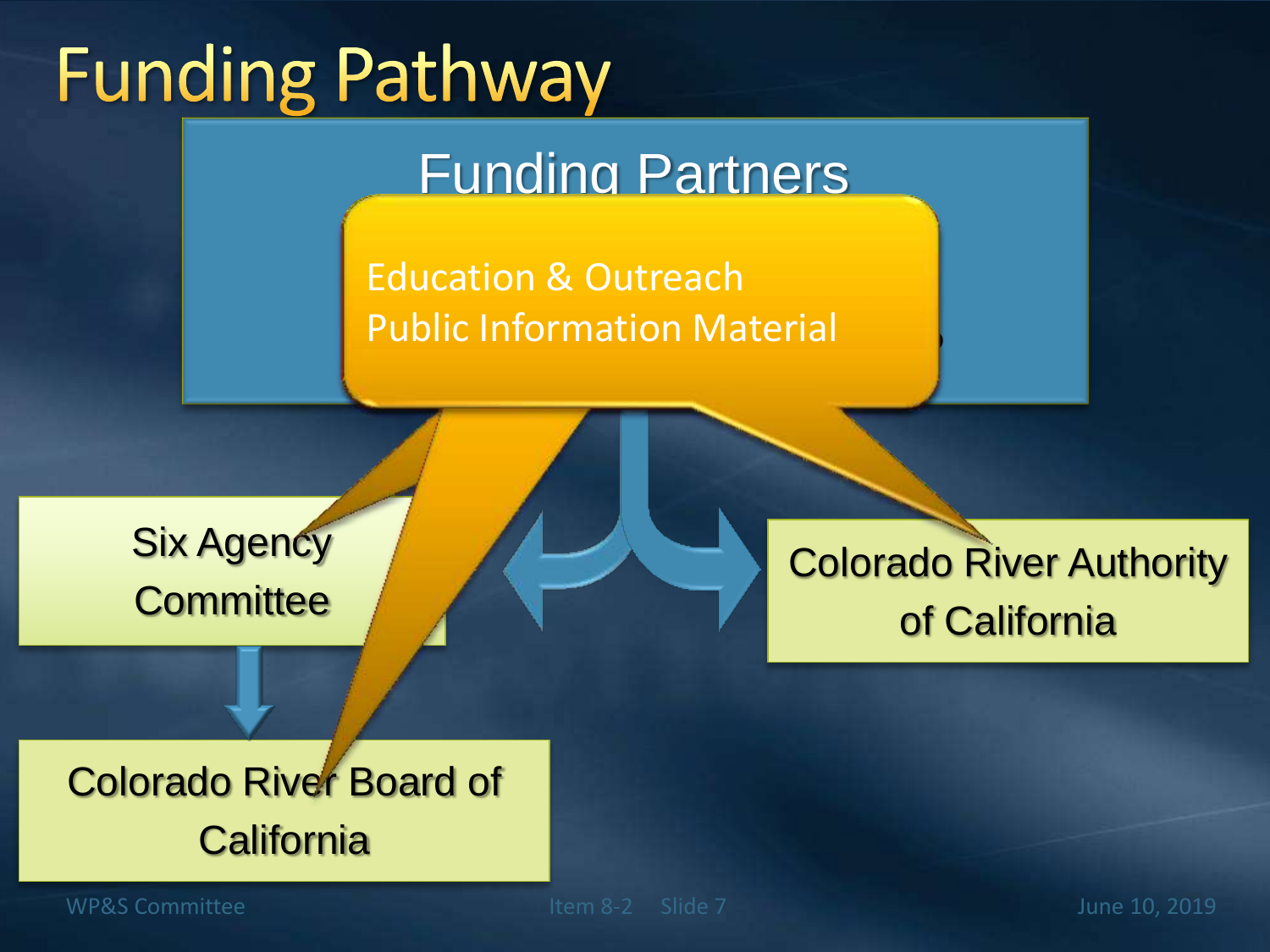#### FY 2019-20 Funding Request

- Approval to pay fees of \$696,000
- Decrease of \$12,800 from 2018/19
- Metropolitan budget includes \$713,200
- **Colorado River Board will consider approval of final** FY 2019-20 budget this Wednesday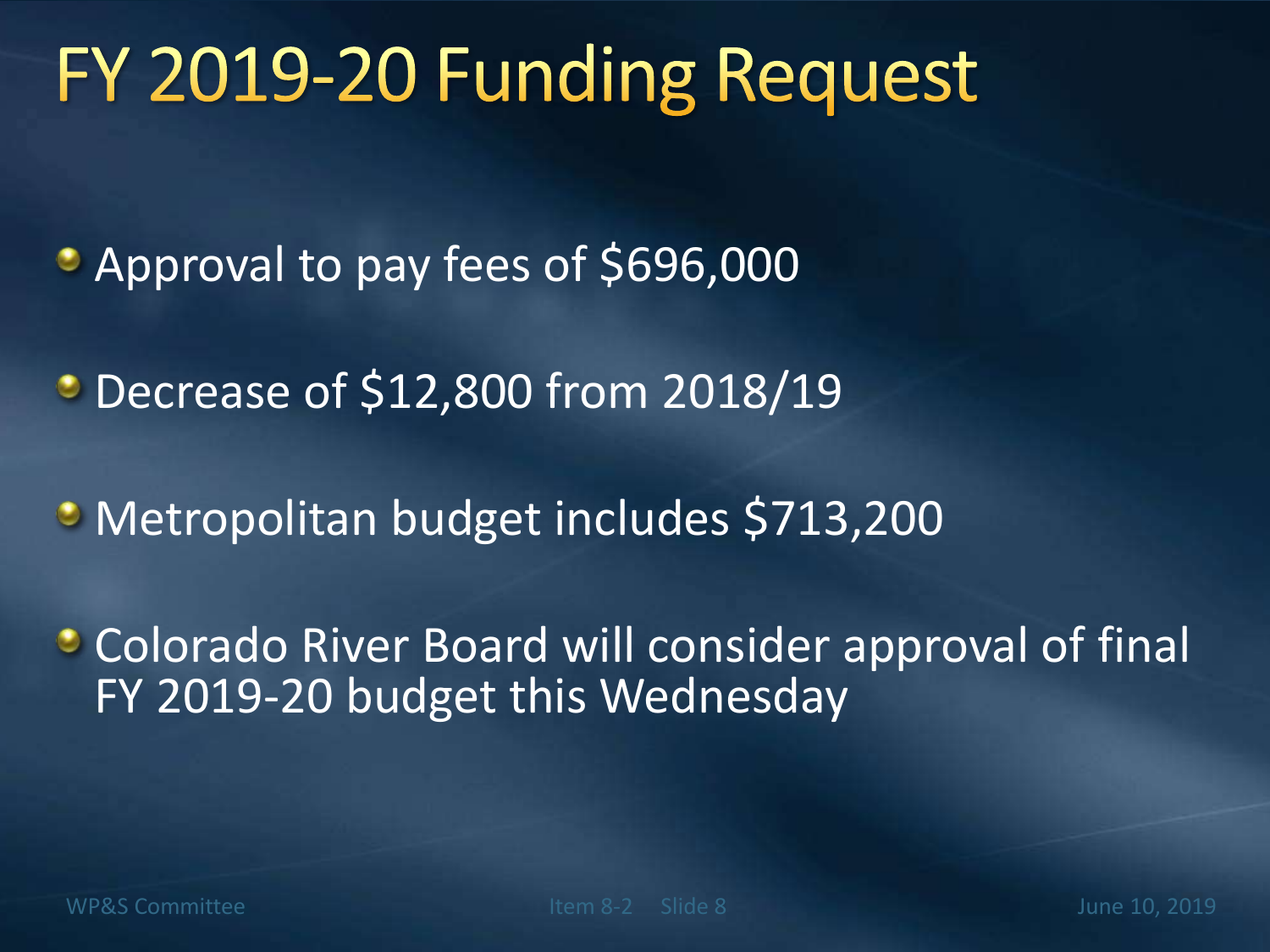## Options

#### • Option #1

Authorize payment of \$696,000 for Six Agency Committee and Colorado River Authority

Two-thirds vote required

Option #2 Do not authorize the payment of \$696,000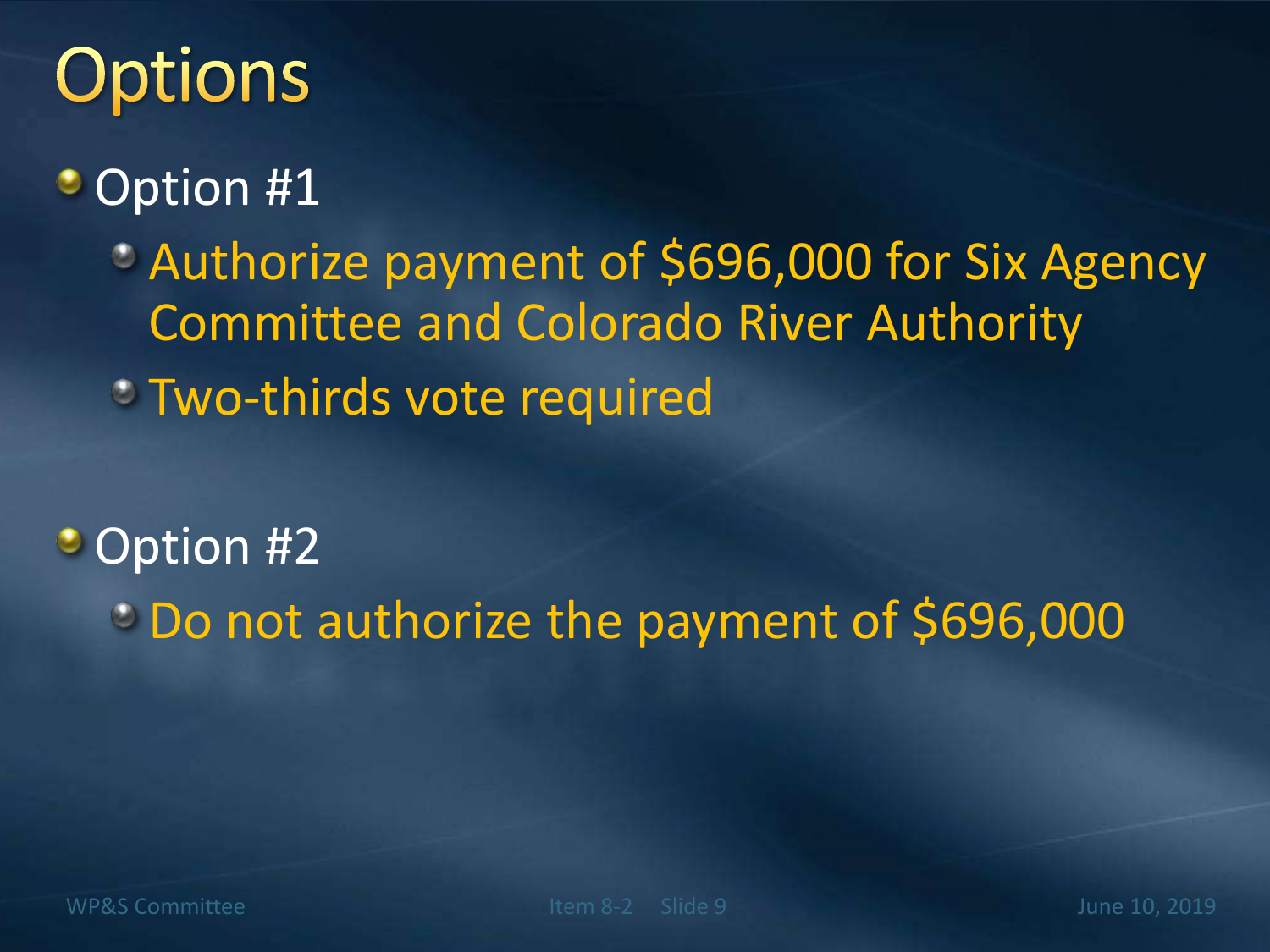### **Staff Recommendation**

• Option #1